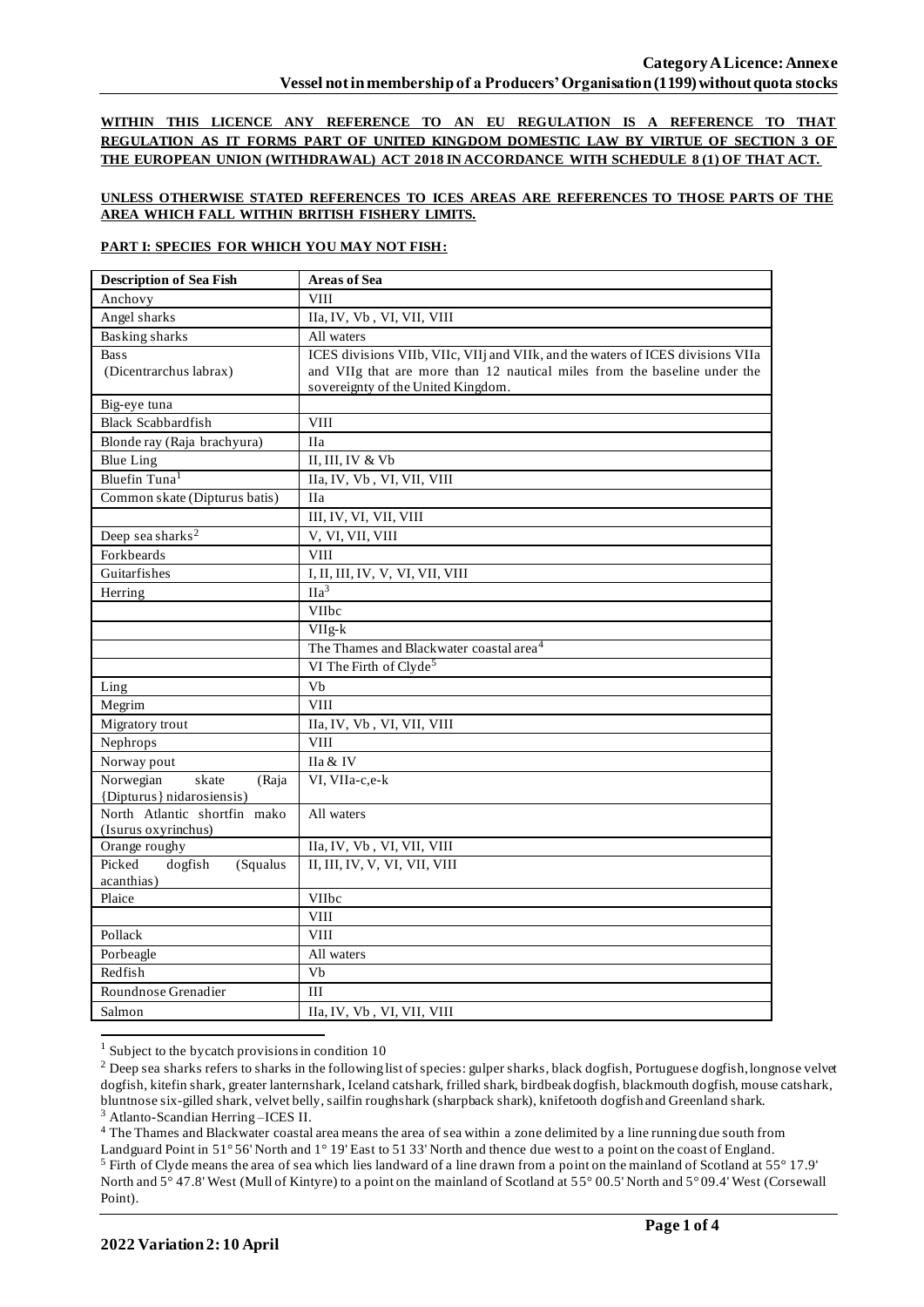## **Category ALicence: Annexe** Vessel not in membership of a Producers' Organisation (1199) without quota stocks

| Sandeels                        | Scottish Inshore Waters <sup>6</sup>         |
|---------------------------------|----------------------------------------------|
| <b>Skates and Rays</b>          | VIII                                         |
| Small-eyed<br>(Raja<br>ray      | IIa, IV, VIa, VIb, VIIa-c, VIIe and VIIh-k   |
| microocellata)                  |                                              |
| lanternshark<br>Smooth          | IIa, IV                                      |
| (Etmopterus pusillus)           |                                              |
|                                 | I, V, VI, VII, VIII                          |
| Sole                            | <b>VIIbc</b>                                 |
|                                 | <b>VIII</b>                                  |
| Starry Ray (Amblyraja radiata)  | IIa, IIIa, IV, VIId                          |
| Thornback ray (Raja clavata)    | IIIa                                         |
| Tope shark (Galeorhinus galeus) | When taken with longlines in IIa, IV; and in |
|                                 | I, V, VI, VII, VIII                          |
| Undulate Ray (Raja undulata)    | VI                                           |
| White sharks                    | IIa, IV, Vb, VI, VII, VIII                   |
| White Skate (Rostroraja alba)   | VI, VII, VIII                                |
| Whiting                         | VIII                                         |

## **SPECIES FOR WHICH YOU MAY NOT FISH CONTINUED**

| <b>SPECIES</b>              | <b>SEA AREAS</b>                                                              |
|-----------------------------|-------------------------------------------------------------------------------|
| Herring                     | Vb, VIb and VIaN <sup>7</sup>                                                 |
| Mackerel                    | IVa Flexibility box <sup>8</sup> (Seasonal closure 15th February - 31st July) |
| Sandeels                    | IIa & IV (including all management areas)                                     |
| <b>TAC SPECIES</b>          | <b>SEA AREA</b>                                                               |
| Anglerfish                  | IIa, IV                                                                       |
|                             | <b>VII</b>                                                                    |
|                             | Vb, VI                                                                        |
| <b>Blue Ling</b>            | IIa & IV                                                                      |
| $\overline{\mathrm{Cod}}$   | IIa, IV                                                                       |
|                             | VIIa                                                                          |
|                             | VIIb-c, VIIe-k, VIII                                                          |
|                             |                                                                               |
|                             | VIId                                                                          |
| <b>Greater Silver Smelt</b> | IIa, IV                                                                       |
|                             |                                                                               |
|                             | Vb, VI, VII                                                                   |
| Haddock                     | IIa, IV                                                                       |
|                             | Vb, VIa                                                                       |
|                             | VIb                                                                           |
|                             | VIIa                                                                          |
|                             | VIIb-k, VIII                                                                  |
| Hake                        | IIa, IV                                                                       |
|                             | Vb, VI, VII                                                                   |
| Lemon sole/Witches          | IIa, IV                                                                       |

<sup>&</sup>lt;sup>6</sup> "Scottish inshore waters" means the sea adjacent to the coast of Scotland and to the landward of a limit of 6 nautical miles from the baseline from which the territorial sea is measured, up to the mean high water mark of ordinary spring tides.

 $7$  Reference is to the herring stock in the part of ICES zone VIa which lies east of the meridian of longitude  $7°W$  and north of the parallel of latitude 55°N, or west of the meridian of longitude 7°W and north of the parallel of latitude 56°N, excluding the Clyde. <sup>8</sup> Mackerel caught in ICES Division IVa in the periods between 1 August and 15 February shall be recorded against the Western mackerel quota. All other catches of mackerel in ICES Division IVa shall be recorded against the North Sea mackerel quota and shall be subject to any quota limitations set out at **Part II** of this **Annex**.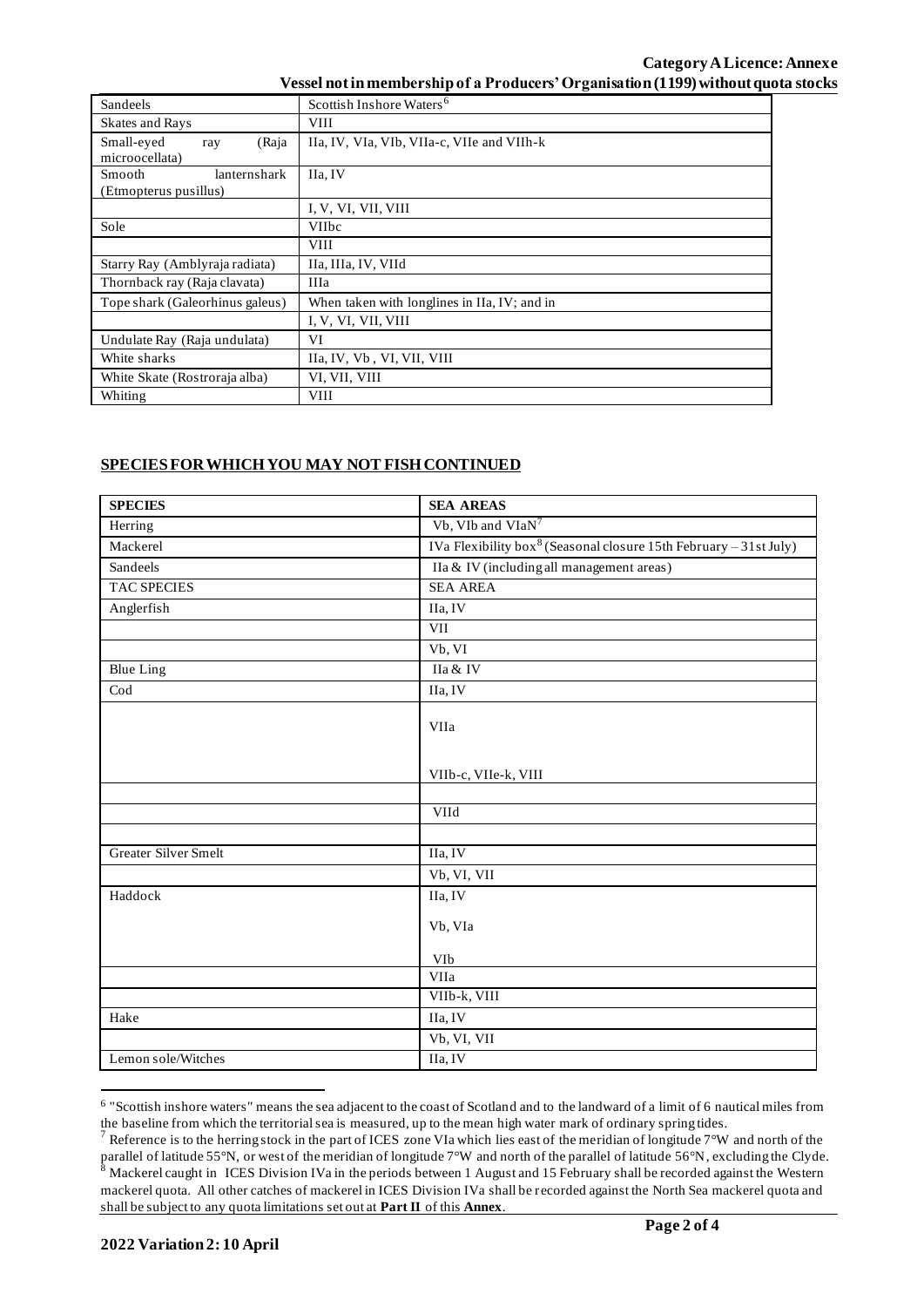**Category ALicence: Annexe**

| Ling           | <b>IIa</b>                                                                                                                                             |
|----------------|--------------------------------------------------------------------------------------------------------------------------------------------------------|
|                | IV                                                                                                                                                     |
|                | VI, VII, VIII                                                                                                                                          |
| Megrim         | IIa, IV                                                                                                                                                |
|                | VII                                                                                                                                                    |
|                | Vb, VI                                                                                                                                                 |
| Nephrops       | IIa, IV                                                                                                                                                |
|                |                                                                                                                                                        |
|                |                                                                                                                                                        |
|                | Vb, VI                                                                                                                                                 |
|                |                                                                                                                                                        |
|                |                                                                                                                                                        |
|                | VII                                                                                                                                                    |
| Plaice         | IIa, IV                                                                                                                                                |
|                | VIIa                                                                                                                                                   |
|                | VIId-e                                                                                                                                                 |
|                | VIIf-g                                                                                                                                                 |
|                | Vb, VI                                                                                                                                                 |
| Pollack        | <b>VII</b>                                                                                                                                             |
|                | Vb, VI                                                                                                                                                 |
| Saithe         | IIa, IIIa, IIIb-d, IV, Vb, VI                                                                                                                          |
|                | VII, VIII                                                                                                                                              |
| Skates & Rays  | IIa & IV                                                                                                                                               |
|                | VIId                                                                                                                                                   |
|                | VIa-b & VIIa-c, e-k                                                                                                                                    |
| Sole           | II, IV                                                                                                                                                 |
|                | Vb, VI                                                                                                                                                 |
|                | VIIa                                                                                                                                                   |
|                | VIId                                                                                                                                                   |
|                | VIIe                                                                                                                                                   |
|                | VIIf-g                                                                                                                                                 |
| Turbot/Brill   | IIa, IV                                                                                                                                                |
| Tusk           | IIa                                                                                                                                                    |
| Whiting        | IIa, IV                                                                                                                                                |
|                | VIIa                                                                                                                                                   |
|                | $VIIb-k$                                                                                                                                               |
| Herring        | <b>IVab</b>                                                                                                                                            |
|                | IVc, VIId                                                                                                                                              |
|                | VIIa                                                                                                                                                   |
|                | VIIe-f                                                                                                                                                 |
|                | $\ensuremath{\mathrm{V}}\xspace\ensuremath{\mathrm{H}}\xspace\ensuremath{\mathrm{g}}\xspace\ensuremath{\text{-}}\xspace\ensuremath{\mathrm{k}}\xspace$ |
| Horse Mackerel | IIa, IVa, Vb, VI, VIIa-c, VIIe-k, VIIIa, b, d, e,                                                                                                      |
|                |                                                                                                                                                        |
|                |                                                                                                                                                        |
|                | IVb, IVc and VIId                                                                                                                                      |
| Mackerel       | Vb, VI, VII, VIIIabde                                                                                                                                  |
|                |                                                                                                                                                        |
|                |                                                                                                                                                        |
|                |                                                                                                                                                        |
|                | VIId handline (additional limit for vessels authorised in accordance<br>with section 20 of the schedule to this licence)                               |
|                |                                                                                                                                                        |
|                |                                                                                                                                                        |
|                | IIIa & IV: IIa, IIIbcd                                                                                                                                 |
| Sprats         | IIa, IV                                                                                                                                                |